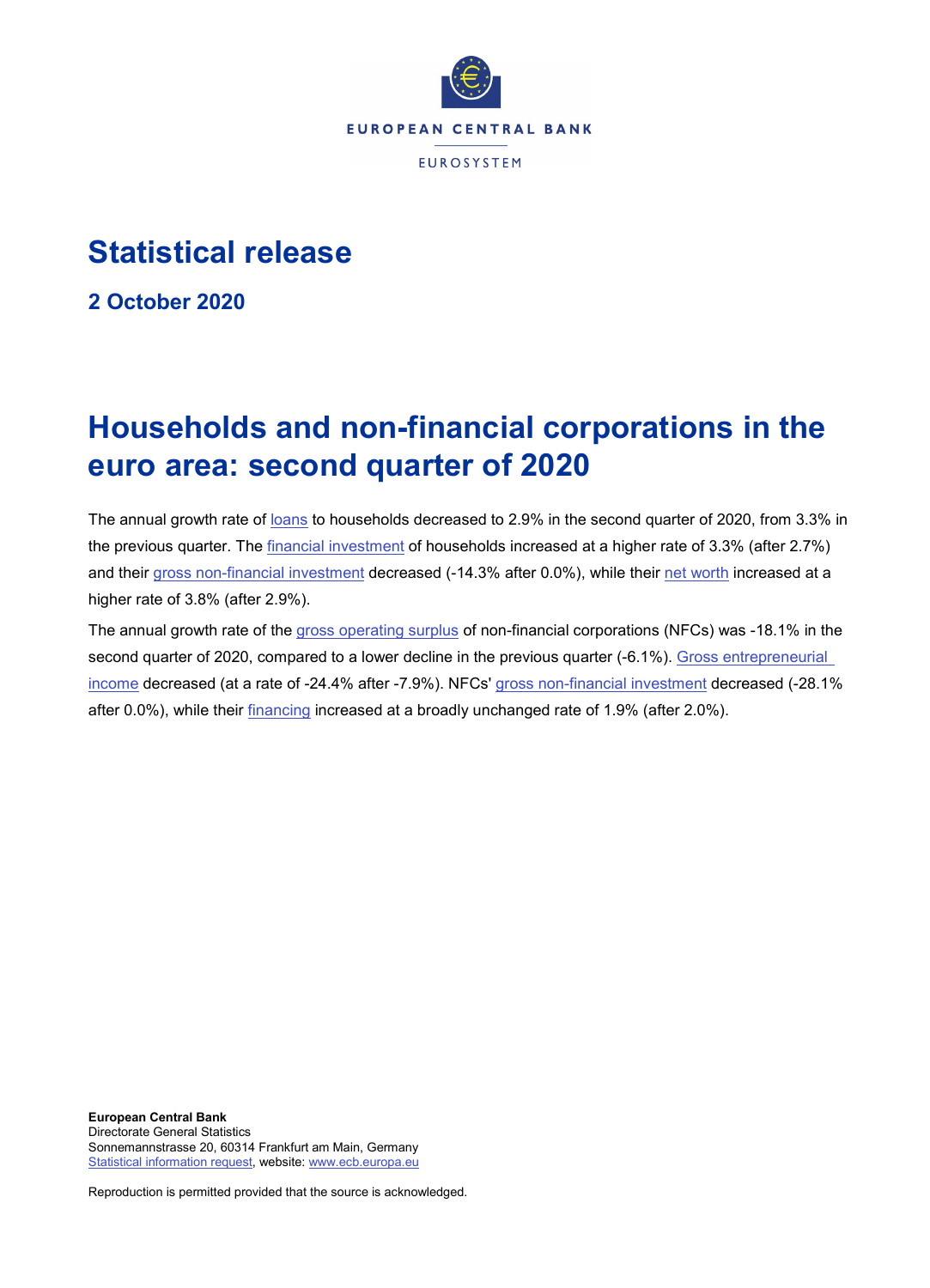#### Chart 1. Household financing and financial and non-financial investment







**European Central Bank** Directorate General Statistics Sonnemannstrasse 20, 60314 Frankfurt am Main, Germany [Statistical information request,](https://ecb-registration.escb.eu/statistical-information) website[: www.ecb.europa.eu](http://www.ecb.europa.eu/)

Reproduction is permitted provided that the source is acknowledged.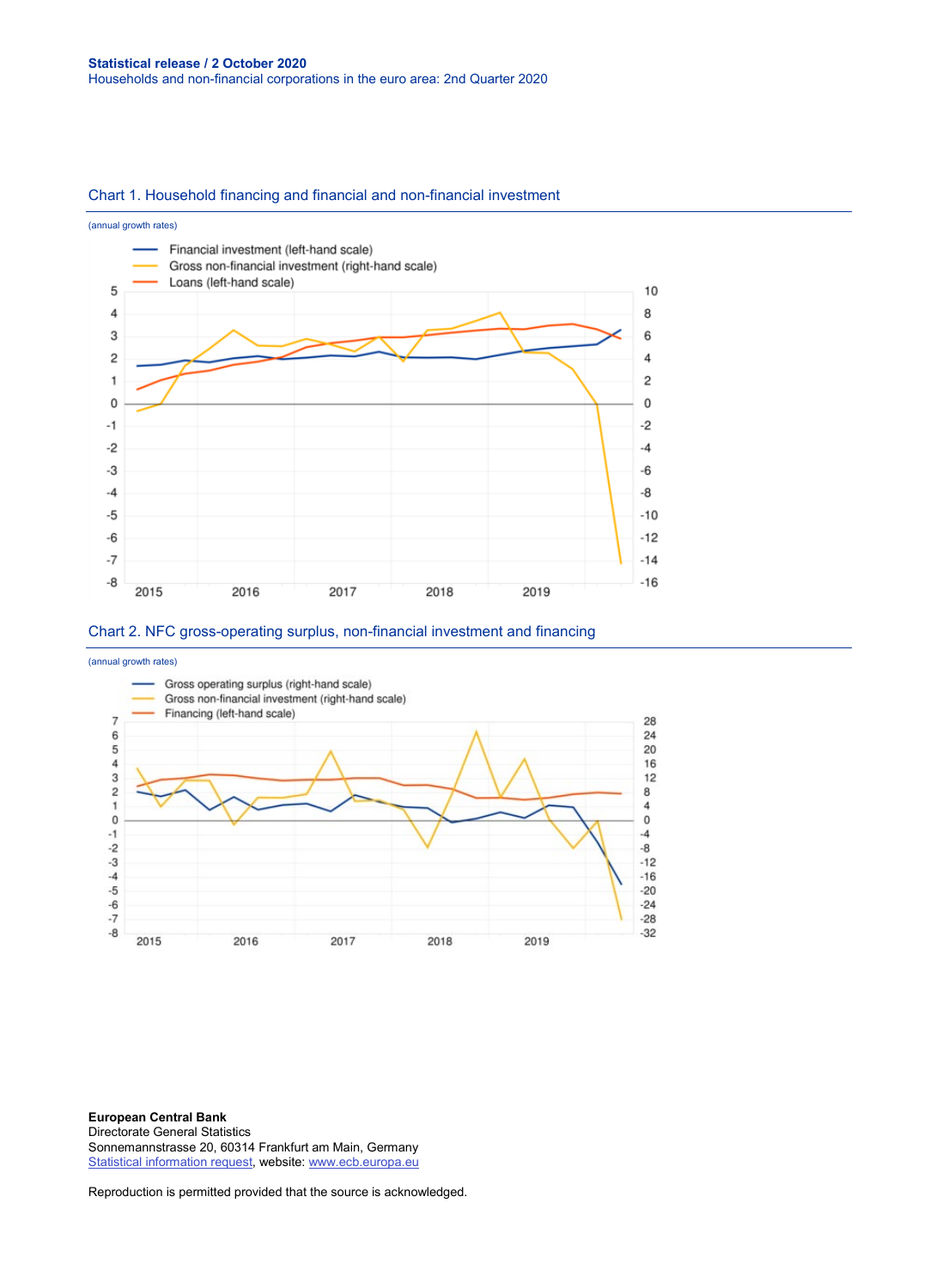## **Households**

The annual growth rate of household [gross disposable income](http://sdw.ecb.europa.eu/quickview.do?SERIES_KEY=332.QSA.Q.N.I8.W0.S1M.S1._Z.B.B6G._Z._Z._Z.XDC._T.S.V.N._T) decreased to -2.7% in the second quarter of 2020 (after a positive rate of 2.2% in the previous quarter). Gross operating surplus and mixed income of the self-employed decreased (-7.4% after 0.1%), as well as compensation of employees (-7.6% after 1.3%). The annual rate of growth of household consumption expenditure also decreased (-15.3% after -2.4%).

The househol[d gross saving rate](http://sdw.ecb.europa.eu/quickview.do?SERIES_KEY=332.QSA.Q.N.I8.W0.S1M.S1._Z.B.B8G._Z._Z._Z.XDC_R_B6GA_CY._T.S.V.C4._T) in the second quarter of 2020 was 16.6%, compared with 13.9% in the previous quarter.

The annual growth rate of househol[d gross non-financial investment](http://sdw.ecb.europa.eu/quickview.do?SERIES_KEY=332.QSA.Q.N.I8.W0.S1M.S1.N.D.P5L._Z._Z._Z.XDC._T.S.V.G4._T) (which refers mainly to housing) decreased to -14.3% in the second quarter of 2020, from 0.0% in the previous quarter. [Loans](http://sdw.ecb.europa.eu/quickview.do?SERIES_KEY=332.QSA.Q.N.I8.W0.S1M.S1.N.L.F.F4.T._Z.XDC._T.S.V.N._T) to households, the main component of household financing, increased at a lower rate of 2.9% (after 3.3%).

The annual growth rate of household [financial investment](http://sdw.ecb.europa.eu/browseTable.do?dc=&type=series&cv=&ec=&rc=&node=SEARCHRESULTS&oc=&df=&q=QSA.Q.N.I8.W0.S1M.S1.N.A.F.F._Z._Z.XDC._T.S.V.N._T%20QSA.Q.N.I8.W0.S1M.S1.N.A.LE.F._Z._Z.XDC._T.S.V.N._T&pb=&SERIES_KEY=332.QSA.Q.N.I8.W0.S1M.S1.N.A.F.F._Z._Z.XDC._T.S.V.N._T&SERIES_KEY=332.QSA.Q.N.I8.W0.S1M.S1.N.A.LE.F._Z._Z.XDC._T.S.V.N._T) increased to 3.3% in the second quarter of 2020, from 2.7% in the previous quarter, mainly reflecting a higher growth rate in currency and deposits, which reached 6.4% (after 5.2%). Investment in life insurance and pension schemes grew at a broadly unchanged rate of 2.2% (after 2.1%), and investment in shares and other equity increased at a higher rate of 1.9% (after 1.2%). Investment in debt securities continued to decline (-10.2% after -12.2%).

The annual growth rate of household [net worth](http://sdw.ecb.europa.eu/quickview.do?SERIES_KEY=332.QSA.Q.N.I8.W0.S1M.S1._Z.B.B90._Z._Z._Z.XDC._T.S.V.G4._T) increased to 3.8% in the second quarter of 2020, from 2.9% in the previous quarter, driven by lower valuation losses in financial assets, higher financial investment and continued valuation gains in non-financial assets. [Housing wealth](http://sdw.ecb.europa.eu/quickview.do?SERIES_KEY=332.QSA.Q.N.I8.W0.S1M.S1._Z.D.LE.NUN._Z._Z.EUR._Z.S.V.N._T) increased at a broadly stable rate of 4.4% (after 4.3%). The household [debt-to-income ratio](http://sdw.ecb.europa.eu/quickview.do?SERIES_KEY=332.QSA.Q.N.I8.W0.S1M.S1.N.L.LE.F4.T._Z.XDC_R_B6GA_CY._T.S.V.N._T) continued to increase, to 94.8% in the second quarter of 2020 from 93.4% in the second quarter of 2019, as disposable income decreased while loans to households increased.

### **Non-financial corporations**

[Net value added](http://sdw.ecb.europa.eu/quickview.do?SERIES_KEY=332.QSA.Q.N.I8.W0.S11.S1._Z.B.B1N._Z._Z._Z.XDC._T.S.V.N._T) by NFCs decreased in the second quarter of 2020 (at an annual rate of -21.1% after -3.5% in the previous quarter). [Gross operating surplus](http://sdw.ecb.europa.eu/quickview.do?SERIES_KEY=332.QSA.Q.N.I8.W0.S11.S1._Z.B.B2A3G._Z._Z._Z.XDC._T.S.V.N._T) also declined (-18.1% after -6.1%), and net property income (defined in this context as property income receivable minus interest and rent payable) decreased. As a result [gross entrepreneurial income](http://sdw.ecb.europa.eu/quickview.do?SERIES_KEY=332.QSA.Q.N.I8.W0.S11.S1._Z.B.B4G._Z._Z._Z.XDC._T.S.V.N._T) (broadly equivalent to cash flow) decreased (-24.4% after -7.9%).<sup>[1](#page-2-0)</sup>

The annual growth rate of NFC [gross non-financial investment](http://sdw.ecb.europa.eu/quickview.do?SERIES_KEY=332.QSA.Q.N.I8.W0.S11.S1.N.D.P5L._Z._Z._Z.XDC._T.S.V.G4._T) decreased in the second quarter of 2020 (at -[2](#page-2-1)8.1% after 0.0% in the previous quarter).<sup>2</sup> [Financing](http://sdw.ecb.europa.eu/quickview.do?SERIES_KEY=332.QSA.Q.N.I8.W0.S11.S1.N.L.F.F._Z._Z.XDC._T.S.V.N._T) of NFCs increased at a broadly unchanged rate of 1.9% (after 2.0%). The annual growth rate of issuance of debt securities by NFCs increased to 11.4% in the second

Reproduction is permitted provided that the source is acknowledged.

<span id="page-2-0"></span> $1$  Gross entrepreneurial income is the sum of gross operating surplus and property income receivable minus interest and rent payable.

<span id="page-2-1"></span> $2$  Gross non-financial investment is the sum of gross fixed capital formation, changes of inventories, and the net acquisition of valuables and non-produced assets (e.g. licences).